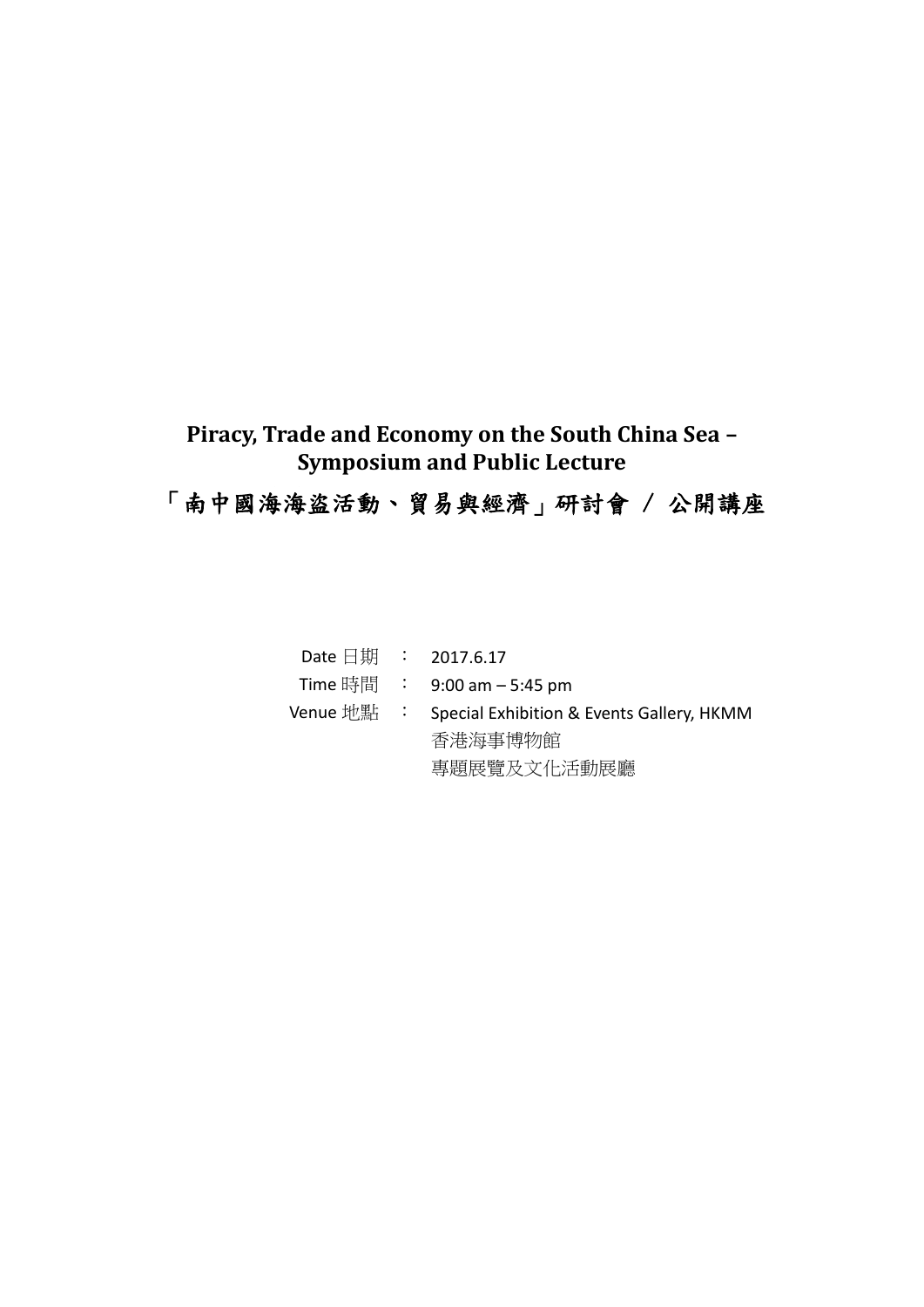## **Symposium Schedule** 研討會程序

| $8:30$ am $-8:55$ am    | Registration 註冊                                                     |
|-------------------------|---------------------------------------------------------------------|
|                         |                                                                     |
| $9:00$ am $-9:10$ am    | Welcome Speech 致歡迎辭                                                 |
|                         |                                                                     |
| $9:15$ am $-9:45$ am    | Open Market, Natural Disasters, Climate Change, and the Wokou 倭寇    |
|                         | in Yuan China                                                       |
|                         | 自由市場、自然災害與氣候變遷:元代倭患問題探微                                             |
|                         | MA Guang 馬光 (Shandong University 山東大學)                              |
|                         |                                                                     |
|                         | *Conducted in Mandarin 普通話主講                                        |
| $9:45$ am $-10:15$ am   | From Pirate to Maritime Lord: The Zheng Maritime Family             |
|                         | Re-examined                                                         |
|                         | <b>CHIN, James K. 錢江</b> ( Jinan University 暨南大學 )                  |
|                         |                                                                     |
|                         | *Conducted in English 英語主講                                          |
| 10:15 am $-$ 10:45 am   | A Study on the Occurrence and Evolution of Shandong Pirates in Ming |
|                         | <b>Dynasty</b>                                                      |
|                         | <b>ZHAO Hong Juan 趙洪娟</b> (Shandong University 山東大學)                |
|                         |                                                                     |
|                         | *Conducted in English 英語主講                                          |
|                         |                                                                     |
| 10:45 am $-$ 11:00 am   | Tea Break 茶點                                                        |
|                         |                                                                     |
| 11:00 am $-$ 11:30 am   | 成舟靖海:嘉慶朝的船政與海防                                                      |
|                         | CHOU, Wei-chiang 周維強 (National Palace Museum 國立故宮博物院)               |
|                         |                                                                     |
|                         | *Conducted in Mandarin 普通話主講                                        |
| $11:30$ am $-12:00$     | 清代海盜布興有之活動及其影響                                                      |
| noon                    | <b>CHEN Yu-hsiang 陳鈺祥</b> ( National Cheng Kung University 國立成功大學 ) |
|                         |                                                                     |
|                         | *Conducted in Mandarin 普通話主講                                        |
|                         |                                                                     |
| $12:00$ noon $-1:15$ pm | Lunch 午膳                                                            |
|                         |                                                                     |